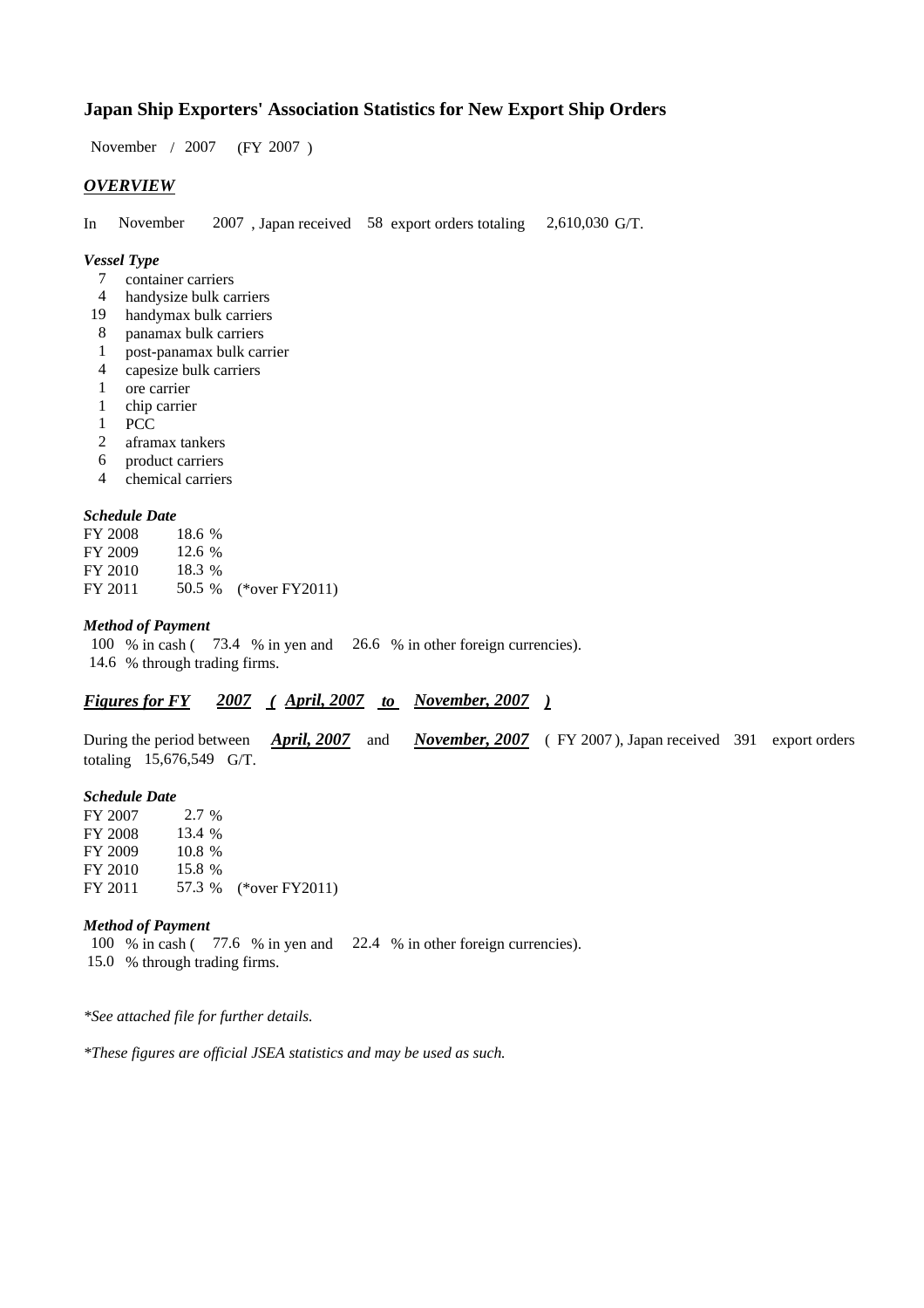## New Export Orders Placed in November 2007 (FY 2007) Based on Fiscal Year

No. G/T No. G/T No. G/T No. G/T No. G/T No. G/T No. G/T No. G/TGeneral Cargos 33 1,252,290 8 373,150 4 94,500 1 72,000 7 560,000 7 601,800 27 1,701,450 33 1,885,600 Bulk Carriers | 331| 15,399,270| 136| 6,342,070| 59| 2,211,390| 35| 1,859,910| 43| 2,236,480| 39| 1,644,930| 312| 14,294,780|| 371| 16,912,340 Tankers | 112| 5,462,249|| 18| 924,149| 4| 177,400| 4| 75,800| 14| 749,700| 12| 363,300| 52| 2,290,349|| 65| 2,836,049 Combined Carriers 0 0 0 0 0 0 0 0 0 0 0 0 0 0 0 0Others 0 0 0 0 0 0 0 0 0 0 0 0 0 0 0 0 $\mathbf{0}$ Total 476 22,113,809 162 7,639,369 67 2,483,290 40 2,007,710 64 3,546,180 58 2,610,030 391 18,286,579 469 21,633,989 FY 2007 / FY2006 (%) \* 117.9 140.2 226.8 354.2 191.9 38.5 116.2 \*\* 91.1 In CGT | | 10,521,499| | 3,374,040| | 1,173,667| | 830,894| | 1,612,241| | 1,265,444| | 8,256,286|| | 9,807,507 August 2007 September 2007 Description Apr 06 to Mar 07 Apr 07 to Jul 07 August 2007 September 2007 October 2007 November 2007 Apr 07 to Nov 07 Jan 07 to Nov 07

*Figures for shipbuilding orders of 500 G/T and over for export as steel vessels placed with JSEA members are covered.*

\*FY 2006/FY2005

\*\*Calendar Year 2007

JSEA (December 2007)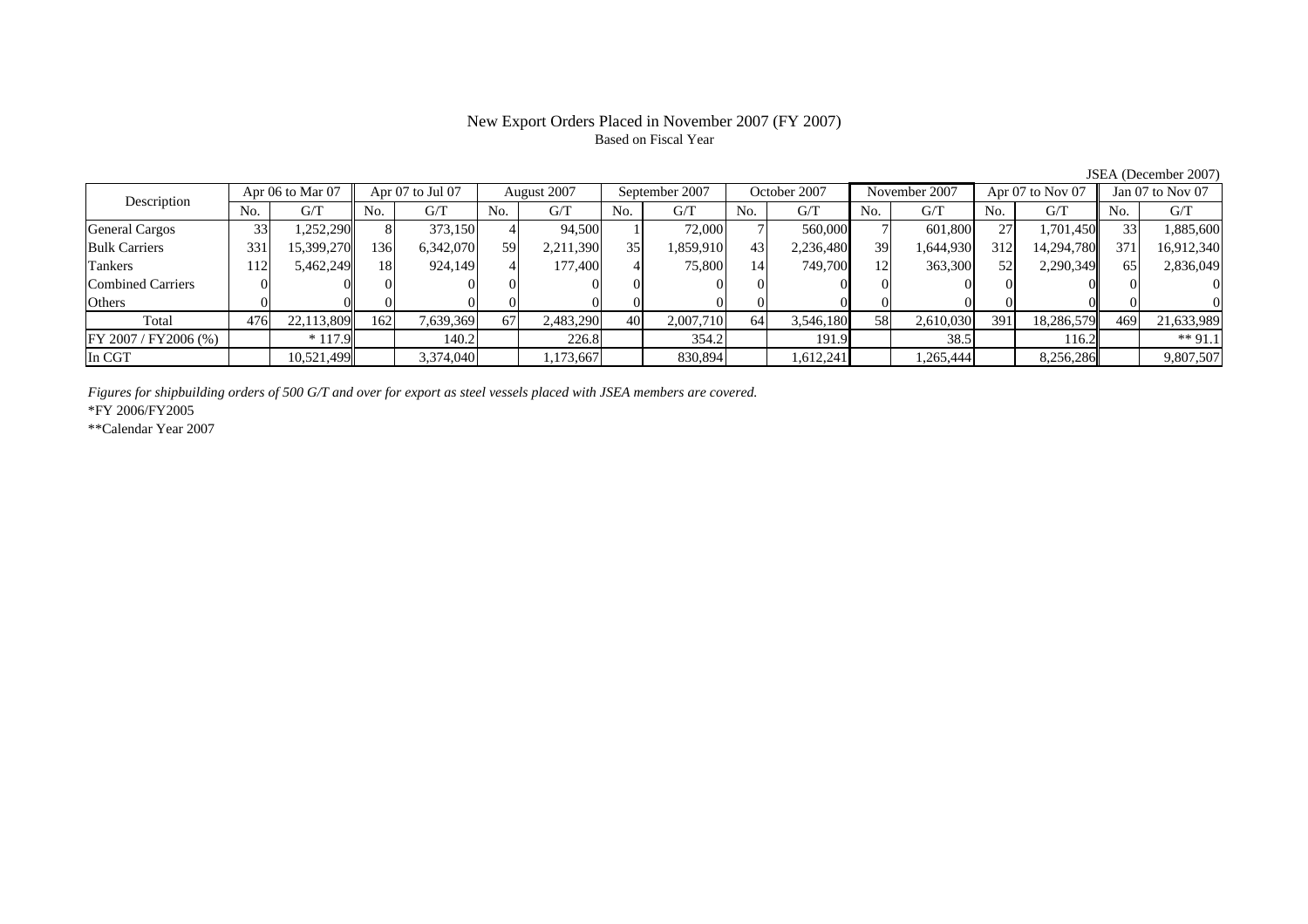# Export Ships Delivered in November 2007 (FY 2007) Based on Fiscal Year

JSEA (December 2007)

| Apr 06 to Mar 07<br>Description |           | Apr 07 to Jul 07 |                 | August 2007 |                 | September 2007 |     | October 2007 |     | November 2007 |     | Apr $07$ to Nov $07$ |     | Jan $07$ to Nov $07$ |            |            |
|---------------------------------|-----------|------------------|-----------------|-------------|-----------------|----------------|-----|--------------|-----|---------------|-----|----------------------|-----|----------------------|------------|------------|
|                                 | No.       | G/T              | No.             | G/T         | No.             | G/T            | No. | G/T          | No. | G/T           | No. | G/T                  | No. | G/T                  | No.        | G/T        |
| <b>General Cargos</b>           | <b>26</b> | 1,068,981        | $\vert 3 \vert$ | 615,026     |                 | 142.937        |     | 187,870      |     | 199,480       |     | 17,515               | 26  | 1,162,828            | 36         | 1,505,189  |
| <b>Bulk Carriers</b>            | 220       | 10,156,642       | 68              | 2,981,602   | 15              | 506,643        | 12  | 499,486      | 16  | 626,696       | 16  | 687,043              | 127 | 5,301,470            | 187        | 8,179,727  |
| Tankers                         |           | 4,735,786        | 27              | 1,423,397   |                 | 136,957        |     | 380,290      | 10  | 505,488       |     | 153,468              | 51  | 2,599,600            | <b>731</b> | 3,903,167  |
| Combined Carriers               |           |                  |                 |             |                 |                |     |              |     |               |     |                      |     |                      |            |            |
| Others                          |           |                  |                 |             |                 |                |     |              |     |               |     |                      |     |                      |            |            |
| Total                           | 319       | 15,961,409       | 108             | 5,020,025   | 24 <sub>1</sub> | 786,537        | 20  | 1,067,646    | 31  | 1,331,664     | 21  | 858,026              | 204 | 9,063,898            | 296        | 13,588,083 |
| FY 2007 / FY2006 (%)            |           | $*105.8$         |                 | 101.0       |                 | 61.9           |     | 70.4         |     | 93.4          |     | 64.3                 |     | 86.2                 |            | $**87.6$   |
| In CGT                          |           | 7,421,886        |                 | 2,419,896   |                 | 438,162        |     | 472,452      |     | 697,148       |     | 417,512              |     | 4,445,170            |            | 6,445,742  |

*Deliveries of new shipbuilding orders of 500 G/T and over for export as steel vessels placed with JSEA members are covered.*

\*FY 2006/FY2005

\*\*Calendar Year 2007